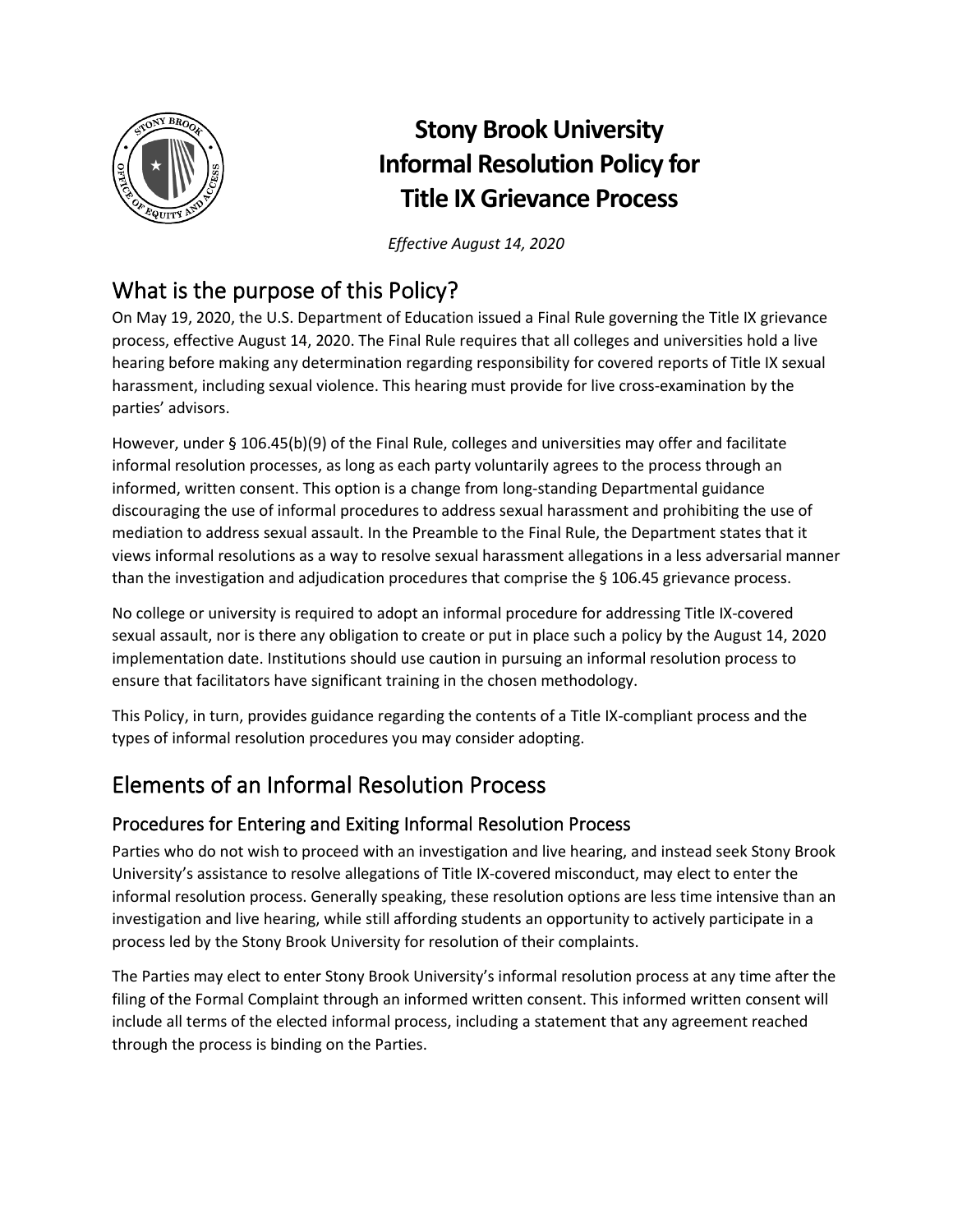No Party may be required to participate in informal resolution, and Stony Brook University may never condition enrollment, employment, or enjoyment of any other right or privilege upon agreeing to informal resolution.

The Parties may elect to leave the informal resolution process at any point until the informal resolution process is concluded. If a Party elects to leave the informal resolution process, the formal resolution process recommences. In participating in the informal resolution process, the Parties understand that the timeframes governing the formal process temporarily cease, and only recommence upon reentry into the formal process.

#### Determination to Approve Entry into Informal Resolution Process

Even where the Parties agree to submit a matter to informal resolution, the Title IX Coordinator or other designated official must approve the decision to move the matter to the informal resolution process and may determine that informal resolution is not appropriate under the circumstances.

Factors that the Title IX Coordinator or other designated official may weigh in considering the appropriateness of the informal resolution process include, but are not limited to, the gravity of the allegations, whether there is an ongoing threat of harm or safety to the campus, whether the respondent is a repeat offender, and whether the Parties are participating in good faith. This determination is not subject to appeal.

Informal resolution is only permitted to address allegations of student-on-student sexual harassment, and is never allowed as an option to resolve allegations that an employee sexually harassed a student.

At any time after the commencement of the informal resolution process, the Title IX Coordinator or other designated official may determine that the informal resolution process is not an appropriate method for resolving the matter, and may require that the matter be resolved through the formal process. This determination is not subject to appeal.

### Role of the Facilitator

Informal resolution processes are managed by facilitators, who may not have a conflict of interest or bias in favor of or against complainants or respondents generally or regarding the specific Parties in the matter. The Title IX Coordinator may serve as the facilitator, subject to these restrictions.

All facilitators must have training in the definition of sexual harassment under 34 C.F.R. § 106.30(a), the scope of the institution's education program or activity, how to conduct informal resolution processes, and how to serve impartially, including by avoiding prejudgment of the facts at issue, conflicts of interest, or bias.

# Confidentiality:

In entering the informal resolution process, the Parties agree that any testimony and evidence (including admissions of responsibility) they share or receive during the informal resolution process concerning the allegations of the Formal Complaint is confidential while the parties are participating in the informal resolution process. No evidence concerning the allegations obtained within the informal resolution process may be disseminated to any person, provided that any Party to the informal resolution process may generally discuss the allegations under investigation with a parent, friend, advisor, or other source